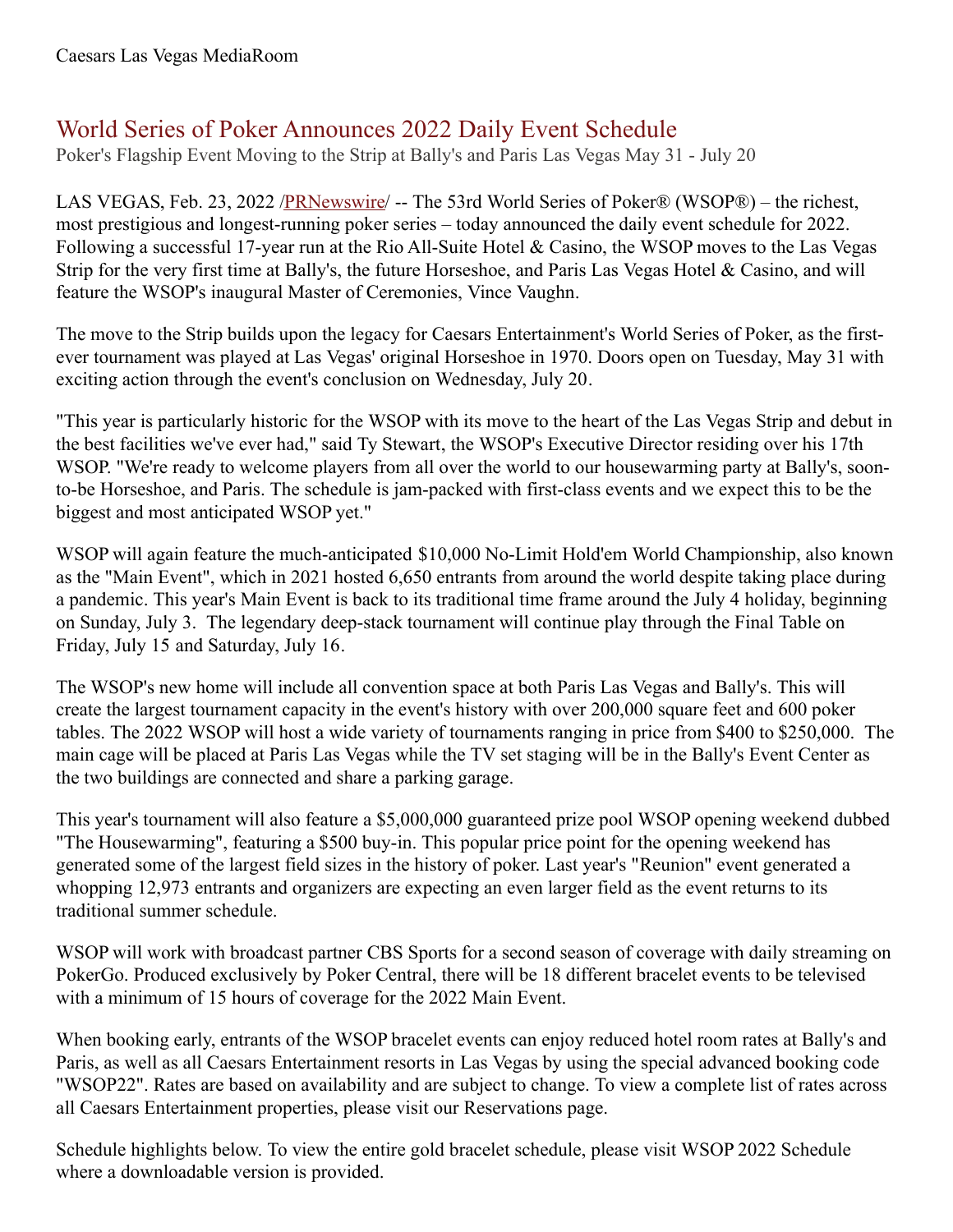New and Noteworthy:

Return of the Record Breakers: June 11-July 16 – Each Friday and Saturday of the 2022 WSOP will see one of the WSOP's flagship No-Limit Hold'em events. The Millionaire Maker, Monster Stack, Colossus and The Closer all return with multi-million-dollar prize pools and significant value.

BRAND NEW \$1,000 Buy-In Million Dollar Bounty: July 2-4 – Originally announced for 2020 WSOP and featuring a mystery bounty for up to \$1 million that players draw for, this begins as a regular tournament with those who advance to day two claiming the bounty of players they knock out. Each player who knocks someone out also gets an additional prize bounty.

BRAND NEW Tournament of Champions: July 18-20 – The WSOP will culminate with its first-ever Tournament of Champions, a \$1,000,000 free roll tournament open to any of the 88 bracelet winners and gold ring winners from the 2022 WSOP Circuit season. The Tournament of Champions will be the first time all WSOP winners in a given year are brought together for one ultimate bragging rights event featuring regional grinders and international superstars.

Mid-stakes Events: June 1, 8, 15, 23, 30 and July 11, 13, 16 – Ranging between \$2,000 and \$5,000 No-Limit Hold'em, 2022 features an expansion of mid-stakes events throughout the series (with the addition of \$2k and \$3k no limit events this year).

\$100,000 High Roller Bounty No-Limit Hold'em: May 31 – This new high stakes offering is sure to entice poker's elite as each player they eliminate will award them a \$25,000 bounty prize in addition to competing for one of this year's largest event prize pools on the schedule.

\$25,000 Buy-In Heads Up No-Limit Hold'em Championship: June 2 – The WSOP's annual heads-up championship goes for prestige with an increase to \$25,000 and a cap of 64 players, certain to be a roster of the world's elite.

\$1,000 Buy-In Flip and Go Presented by GGPoker: June 12 – The popular online format is galvanized into a live event. Each player will be all in preflop on the first hand, dealt three cards and selecting two. One player will win the table and immediately fast forward into the money, where the tournament will then play out under a traditional structure.

\$1,000 Buy-In Seniors Championship: June 22-23 – The record-smashing Seniors No-Limit Hold'em Championship will return for the second year, with players allowed one optional re-entry per flight.

\$777 Lucky Seven's: July 10-12 – The name says it all. The Buy-In is \$777 with a \$777,777 guaranteed first place prize.

\$1,979 Poker Hall of Fame Bounty: July 10 – In homage to the Poker Hall of Fame (PHOF) that started in 1979, living Hall of Fame members will be invited to freeroll into the \$1,979 No-Limit Hold'em tournament open to all players. Each participating player will have a bounty corresponding to the year they were inducted into poker's most exclusive club and the 2022 PHOF inductee will be announced.

WSOP.COM Online Bracelets: Popular WSOP Online bracelet events are back including each and every Sunday during the summer, with three special "Double Up Bracelet Days" on June 5, July 10 and 17. The schedule is highlighted by popular events including the BIG \$500, a Lucky Sevens \$7,777 high roller, two freezeout events and the signature \$1,000 NLHE Online Championship.

In addition, Daily Deepstack tournaments return at 2 p.m., 5 p.m., and 9 p.m. on most days in the Paris Ballroom, which will also be the location for satellite tournaments and live action daily.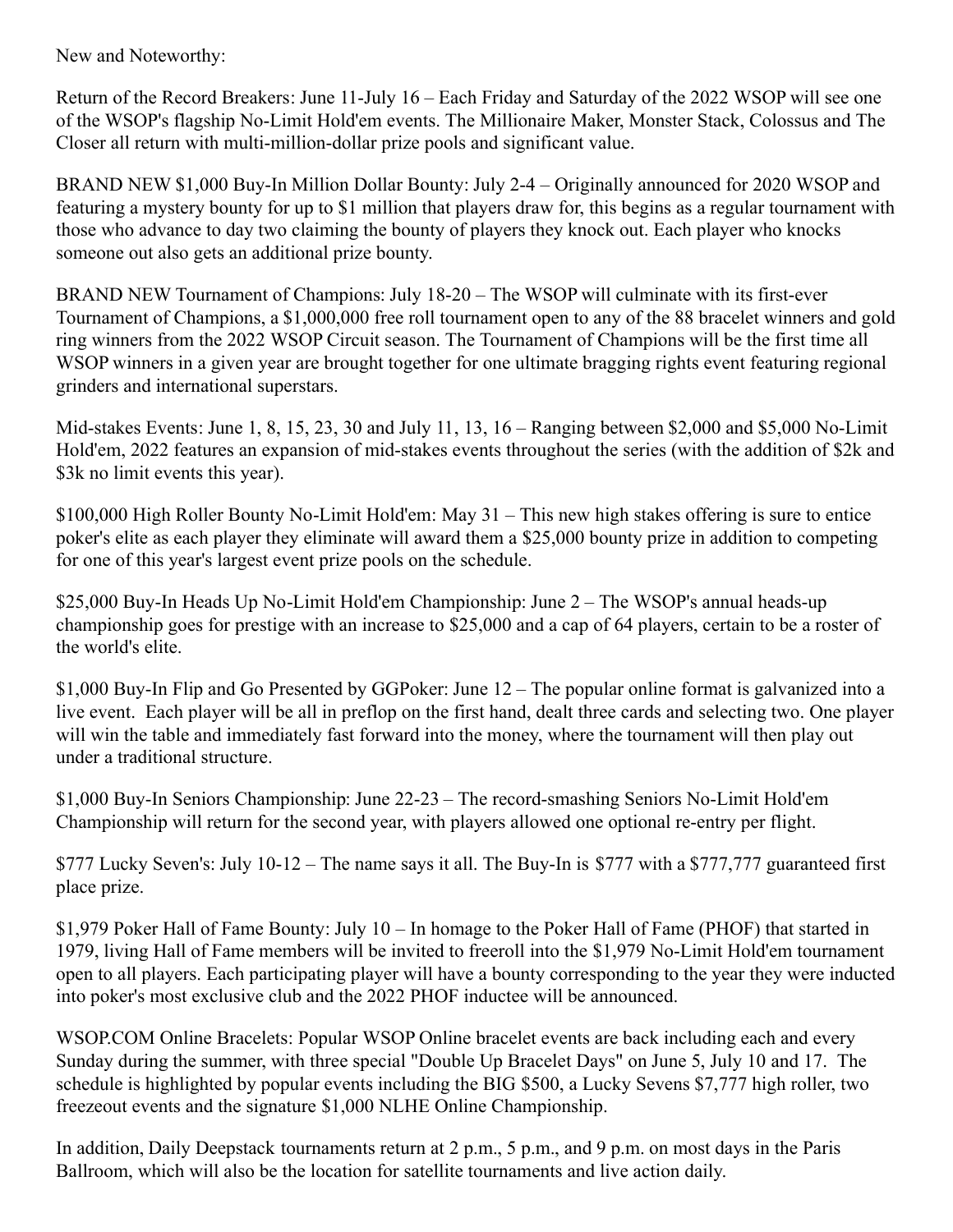### Key Operational Notes

COVID-19/Vaccination: The WSOP will follow local, state and CDC guidelines relating to COVID-19 that are in effect during the event. While there will be no vaccination requirement to play in the tournament, players will be accountable to follow CDC guidelines appropriate to them as individuals. Based on current state guidelines masks will not be required.

Online Registration: To avoid queues and congestion, WSOP encourages players to utilize the online/mobile registration process to sign-up for events, allowing players to register and pay online. WSOP uses [www.BravoPokerLive.com](http://www.bravopokerlive.com) to manage online/mobile registrations. Players who register online will need to visit the Champagne Ballroom located in the Le Centre Des Conventions at Paris Las Vegas and have their identification validated. Once verified, players can simply pick event(s) online via Bravo, utilize the selfservice kiosks located throughout the Paris and Bally's convention centers to print their seat cards, and go directly to their table. Registration will open in May. WSOP will announce to the public when it is live.

In-Person Registration: The main registration area will be located in the Champagne Ballroom with more stations added to both the main registration and VIP cages. Hours of operation begin Tuesday, May 31 at 9:00 a.m. and will remain open 24 hours a day non-stop through Sunday, July 17. Guests are required to present valid photo identification, along with their Caesars Rewards card and payment to enter events.

Caesars Rewards (CR): The location will be in the Champagne Ballroom near the main and VIP registration cages for players to obtain loyalty cards. Caesars Rewards kiosks will also be available for players to reprint their card without having to visit a CR representative.

Methods of Payment for WSOP Events: Cash, credit/debit cards (Visa, MasterCard, Discover or American Express), ACH, wire transfers or cashier's checks drawn from the registrant's accredited bank account and made out to Participant or Paris, Paris or Bally's gaming chips, Paris Tournament Buy-In Chips, or Tournament Buy-In Credit are all acceptable forms of payment for 2022 WSOP. Additional fees will be incurred on all ACH/credit/debit card transactions. Participants using credit/debit cards must have a valid ID that matches the cardholder's name present on the credit card used for the transaction.

WSOP Tournament Account: Players can wire in funds for WSOP events or place money on account when they arrive. After setting up an account at the WSOP Main Cage in the Champagne Ballroom, the player will have the option to register online or via mobile device (through [www.BravoPokerLive.com](http://www.bravopokerlive.com)) for WSOP tournaments with the funds used to initiate the account and simply print seat card(s) at one of the kiosks – avoiding the need to use the registration line to enter events.

Payouts – Players collect their winnings at the WSOP Main Cage in the Champagne Ballroom. Players can request one of the following methods of payment: cash, wire transfer, casino chips, check, or tournament account deposit. Those who have a Bravo Tournament Buy-In Account can direct funds back to their account.

International Players Applying for an ITIN: International players are required to bring an additional form of identification that shows residential address, such as a signed lease agreement, a utility bill or a mobile phone bill.

Satellites for WSOP gold bracelet events have begun on WSOP.com and will run continuously through the event. Outside the U.S., the WSOP has deepened its partnership with GG Poker who has exclusivity to run satellite packages to the WSOP. More details to be announced soon.

Deposits for WSOP.com will now be located just past the Payouts & Player Services in the Champagne Ballroom, which were previously located at the Rio in the Lambada Room.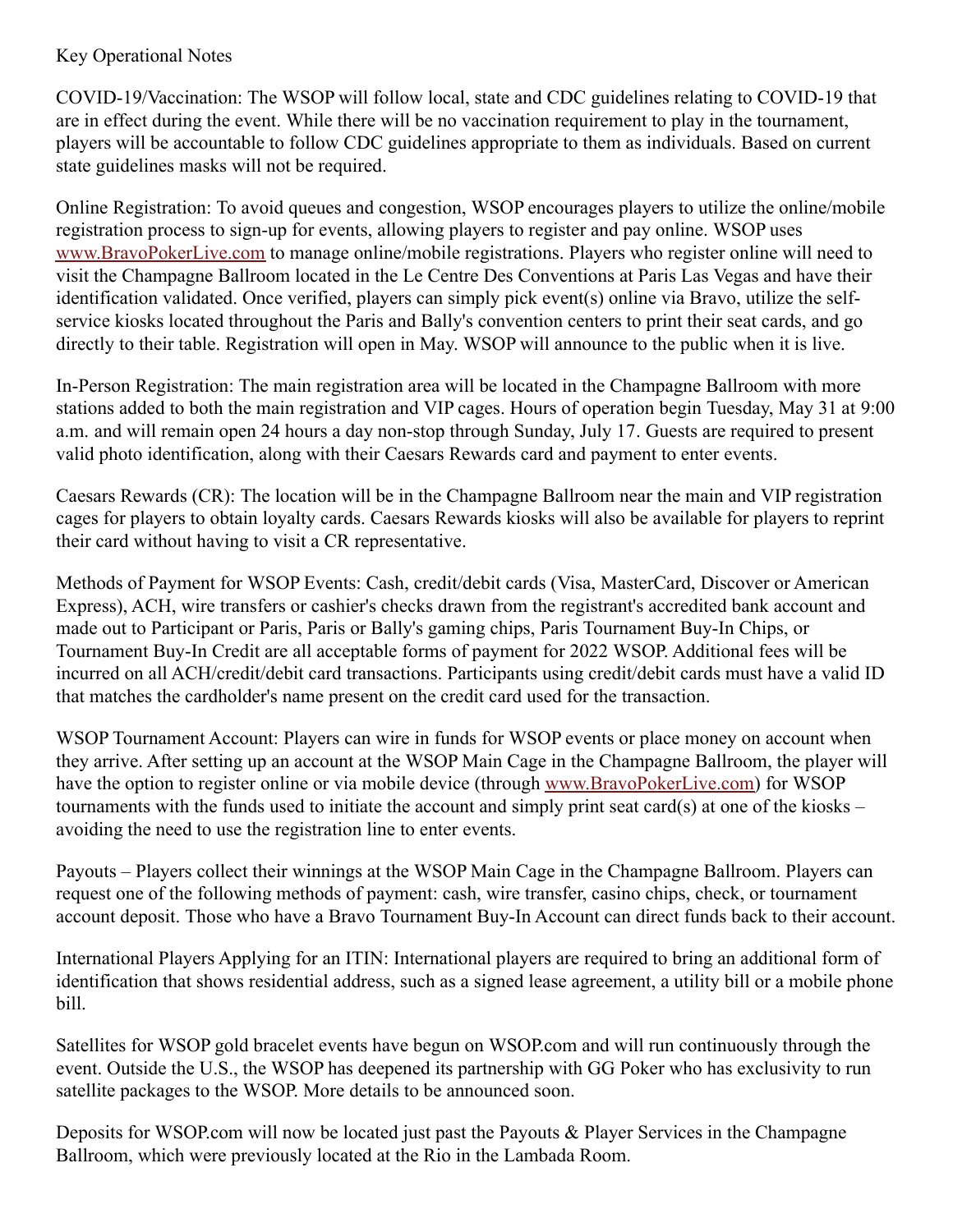To view important details about this year's event, visit WSOP.com/2022. This page will be live leading up to and during the event, where players can find all relevant information about the WSOP. Structure sheets for each individual event are expected to be posted on WSOP.com beginning in March.

Players must bring with them valid government-issued picture identification with current residential address, as well as a secondary form of ID (like a bill or statement confirming address). Players residing outside the United States must have a valid passport, in addition to another form of credible identification that includes address information.

The schedule, events, start times, end times and locations of events are subject to change. Tournament chips have no cash value. Winners will be required to provide a valid picture ID. Tax forms will be completed for those with winnings in excess of \$5,000 net of event buy-in. Players without a Tax Identification Number and foreign players from non-tax treaty countries are subject to up to 30 percent tax withholding.

WSOP reserves the right to cancel, change or modify the tournament or any tournament event, in part or in whole, without notice.

#### WSOP Europe 2022

WSOP Europe will be back to King's Casino in Rozvadov, Czech Republic running from Wednesday, Oct. 12 through Thursday, Nov. 3.

The tournament will include 15 gold bracelet events, including 10,000 euro buy-in Europe Main Event and a 50,000 euros High Roller event. For more information on King's Casino and to book hotel rooms, visit [https://kings-resort.com/](https://c212.net/c/link/?t=0&l=en&o=3452975-1&h=1225048446&u=https%3A%2F%2Fkings-resort.com%2F&a=https%3A%2F%2Fkings-resort.com%2F).

Are you 21 or older and looking for a way to make some cash this summer? WSOP is also seeking Team Members to support the operations in Las Vegas. Opportunities include poker dealers, cage cashiers, Caesars Rewards representatives, tournament clerks and more! Apply online at [www.caesars.com/careers](https://c212.net/c/link/?t=0&l=en&o=3452975-1&h=55069194&u=https%3A%2F%2Fwww.caesars.com%2Fcareers&a=www.caesars.com%2Fcareers) or contact us by phone at 702-967-4402 or by emailing us at [wsopstaff@caesars.com](mailto:wsopstaff@caesars.com).

## About the World Series of Poker

Part of Caesars Entertainment's Caesars Digital operations, the World Series of Poker® is the largest, richest and most prestigious gaming event in the world, having awarded more than \$3.29 billion in prize money and the prestigious gold bracelet, globally recognized as the sport's top prize. Featuring a comprehensive slate of tournaments in every major poker variation, the WSOP is poker's longest-running tournament in the world, dating back to 1970. In 2021, the event attracted 127,075 entrants from 40 different countries to the Rio All-Suite Hotel & Casino in Las Vegas and awarded more than \$237 million in prize money. In addition, the WSOP has formed groundbreaking alliances in broadcasting, digital media and corporate sponsorships, while successfully expanding the brand internationally with the advent of WSOP Europe in 2007 and the WSOP Asia-Pacific in 2013 and the WSOP International Circuit Series in 2015. For more information on the WSOP, please visit [www.wsop.com](https://c212.net/c/link/?t=0&l=en&o=3452975-1&h=756094207&u=https%3A%2F%2Fc212.net%2Fc%2Flink%2F%3Ft%3D0%26l%3Den%26o%3D3362871-1%26h%3D458220424%26u%3Dhttp%253A%252F%252Fwww.wsop.com%252F%26a%3Dwww.wsop.com&a=www.wsop.com).

## About Caesars Entertainment, Inc.

Caesars Entertainment, Inc. (NASDAQ: CZR) is the largest casino-entertainment Company in the U.S. and one of the world's most diversified casino-entertainment providers. Since its beginning in Reno, NV, in 1937, Caesars Entertainment, Inc. has grown through development of new resorts, expansions and acquisitions. Caesars Entertainment, Inc.'s resorts operate primarily under the Caesars®, Harrah's®, Horseshoe®, and Eldorado® brand names. Caesars Entertainment, Inc. offers diversified gaming, entertainment and hospitality amenities, one-of-a-kind destinations, and a full suite of mobile and online gaming and sports betting